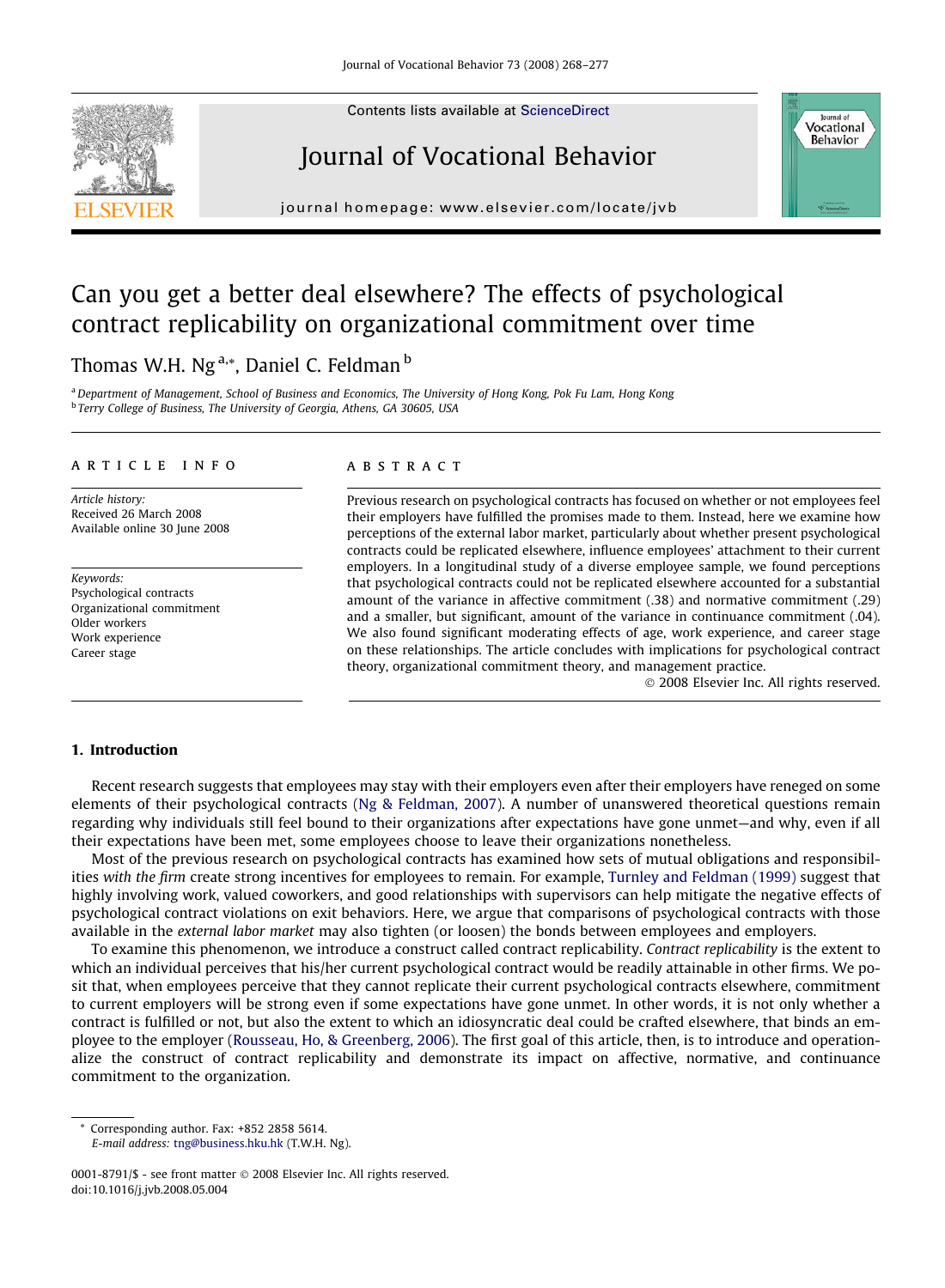Furthermore, we suggest that the relationship between contract replicability and organizational commitment is likely to vary depending upon an individual's age, work experience, and career stage. Relatively few studies have examined the different ways in which veteran employees and ''career starters" formulate and evaluate their psychological contracts. Thus, the second goal of the article is to examine the moderating effects of age, work experience, and career stage on the relationship between contract replicability and commitment and to explain why the strength of these relationships changes across life stages and career stages.

#### 2. Theory

#### 2.1. Psychological contracts and organizational commitment

Psychological contracts consist of employees' beliefs regarding what employers owe them and what they owe their employers in turn ([Lambert, Edwards, & Cable, 2003](#page--1-0)). Previous studies have found that fulfillment of promises on the part of employers is positively related to employees' organizational commitment [\(Bunderson, 2001; Coyle-Shapiro & Morrow,](#page--1-0) [2006\)](#page--1-0).

Organizational commitment is a stabilizing force that binds individuals to organizations ([Meyer & Herscovitch, 2001](#page--1-0)). According to [Allen and Meyer \(1990\),](#page--1-0) affective commitment refers to employees' emotional attachment to, involvement in, and identification with their employers. Normative commitment is the perceived obligation to stay, with some connotations of moral imperatives to do so. Continuance commitment is the extent to which employees perceive that they have to stay with their employers because the costs of leaving are too high.

The theoretical mechanism by which psychological contracts affect employees' organizational commitment is best explained by social exchange theory. Social exchange theory ([Blau, 1964\)](#page--1-0) suggests that reciprocity is an important characteristic of social relationships. Individuals who perceive that they are valued and respected are likely to reciprocate with trust and emotional engagement in exchange. Thus, when organizations demonstrate care and support for employees by promising them favorable or satisfying contract ''deals," employees are likely to reciprocate with stronger affective feelings toward their organizations. On the other hand, when employees perceive that employers are only minimally interested in meeting their needs, they are likely to respond with lower loyalty and trust and fewer contributions to the firm. Social exchange theory, then, suggests that perceptions of psychological contracts will directly affect employees' organizational commitment.

#### 2.2. Contract replicability

Because psychological contracts have been viewed primarily as social exchanges between participants within the same organization, relatively little attention has been paid to whether employees view their psychological contracts as externally replicable. As careers have become characterized by greater job mobility ([Ng, Sorensen, Eby, & Feldman, 2007](#page--1-0)), however, perceptions about the external market may increasingly influence perceptions of current psychological contracts.

Here we argue that employees formulate perceptions regarding the uniqueness of their ''deals" in the external labor market. These perceptions encompass more than just the recognition that alternative employment opportunities are available elsewhere. They represent, as well, qualitative comparisons of current psychological contracts to those available in other organizations. Moreover, these comparisons are not limited to one or two specific firms. Employees can compare the current deal to those available in other firms in the same industry or to deals in the same functional area in different industries. In making these comparisons, individuals may be affected by cues from headhunters and recent new hires, interactions with others in their professional networks, extensive research, or their own idealism and optimism.

While the construct of contract breach/fulfillment has been largely informed by social exchange theory, contract replicability is informed instead by relative deprivation theory. Relative deprivation theory suggests that employees use multiple standards to judge the fairness of their employment arrangements [\(Feldman, Leana, & Turnley, 1997\)](#page--1-0). The seminal work on relative deprivation [\(Crosby, 1982, 1984\)](#page--1-0) suggests that individuals' satisfaction with their job situations depends on what employees feel entitled to as well. Consequently, perceptions of the external labor market come into play in the assessments of psychological contracts ex post, even if they do not come into play in the development of those contracts ex ante.

We suggest that employees are likely to have particularly strong affect toward their employers when the inducements they have been offered are difficult to obtain in the external labor market. First, these unusual benefits (e.g., flexible work schedules) elicit a stronger sense of reciprocation and motivation to exert greater effort on the employer's behalf ([Ng, Butts,](#page--1-0) [Vandenberg, Dejoy, & Wilson, 2006\)](#page--1-0). Second, offering a non-replicable deal has symbolic value to the employee; it is tangible proof of an organization's care and concern for the individual. We expect, then, that perceptions of contract unreplicability will be positively related to affective commitment (H1a).

Similarly, perceptions of contract unreplicability will be positively related to normative commitment (H1b). When employees believe that their organizations have offered them some unusual and valuable benefits, they are likely to feel a greater moral obligation to be loyal in return. Conversely, the moral imperative to stay would be lower when the psychological contract is generic for the industry or the occupation. Since a standard employment arrangement does not require any extra effort or flexibility of the employer's behalf, the employee may not feel any greater obligation to stay.